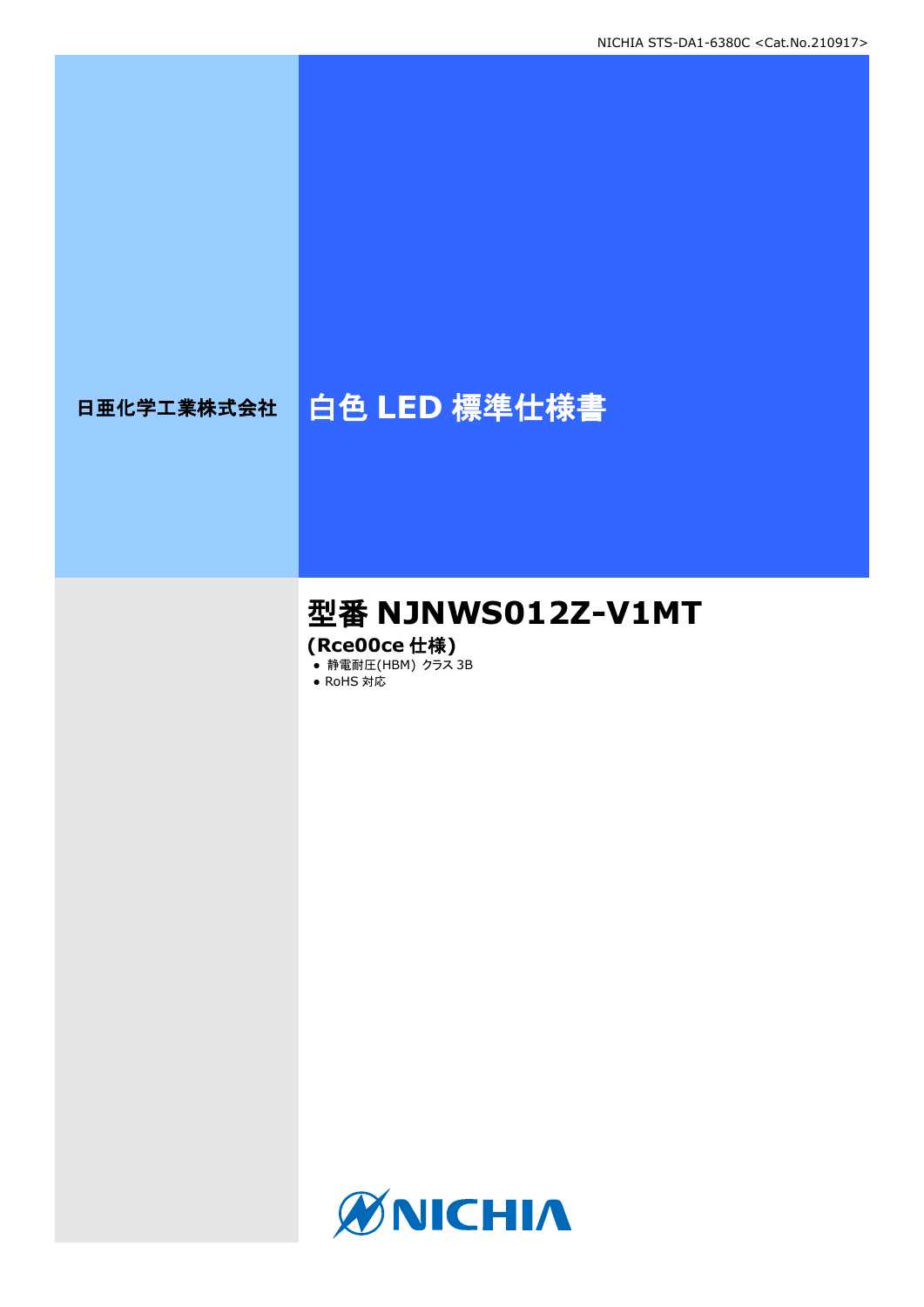本製品は、2 つの回路で構成されています。回路 2 は色温度 5000K、回路 1 は色温度 2700K でそれぞれ発光し、回路 1,2 間の電流比率を変えることに より 5000K から 2700K まで連続的に発光色を調光することができます。



### 規格

### (1) 絶対最大定格

|           |                    | 最大定格           |             |    |  |  |
|-----------|--------------------|----------------|-------------|----|--|--|
| 項目        | 記号                 | 回路 2(5000K)    | 回路 1(2700K) | 単位 |  |  |
| 順電流       | ΙF                 | 450            | 450         | mA |  |  |
| パルス順電流    | $I_{\mathsf{FP}}$  | 675            | 675         | mA |  |  |
| 静電耐圧(HBM) | <b>VESD</b>        | 8              |             | kV |  |  |
| 逆方向許容電流   | $I_{R}$            | 85             | 85          | mA |  |  |
| 全順電流      | $I_{F\_TOT}$       | 500            |             | mA |  |  |
| パルス全順電流   | $I_{FP\_TOT}$      | 1350           |             | mA |  |  |
| 全許容損失     | $P_{TOT}$          | 17.28          |             | W  |  |  |
| 動作温度      | $T_{\mathsf{opr}}$ | $-40 \sim 105$ |             | °C |  |  |
| 保存温度      | $T_{\rm stq}$      | $-40 \sim 100$ |             | °C |  |  |
| ジャンクション温度 | Tı                 |                | 150         | °C |  |  |

\* TJ=25°C での値です。

\* パルス順電流、パルス全順電流条件は、パルス幅 10ms 以下、デューティー比は 10%以下です。

\* 順電流、パルス順電流、全順電流、パルス全順電流は、ディレーティング特性を参照してください。

\* 順電流、パルス順電流、逆方向許容電流は 1 回路当たりの値を示します。

\* 静電耐圧(HBM)は ANSI/ESDA/JEDEC JS-001 のクラス 3B です。

\* 全順電流、パルス全順電流、全許容損失は 2 回路同時点灯した時の値を示します。

 $*$ 動作温度はケース温度(Tc)での値です。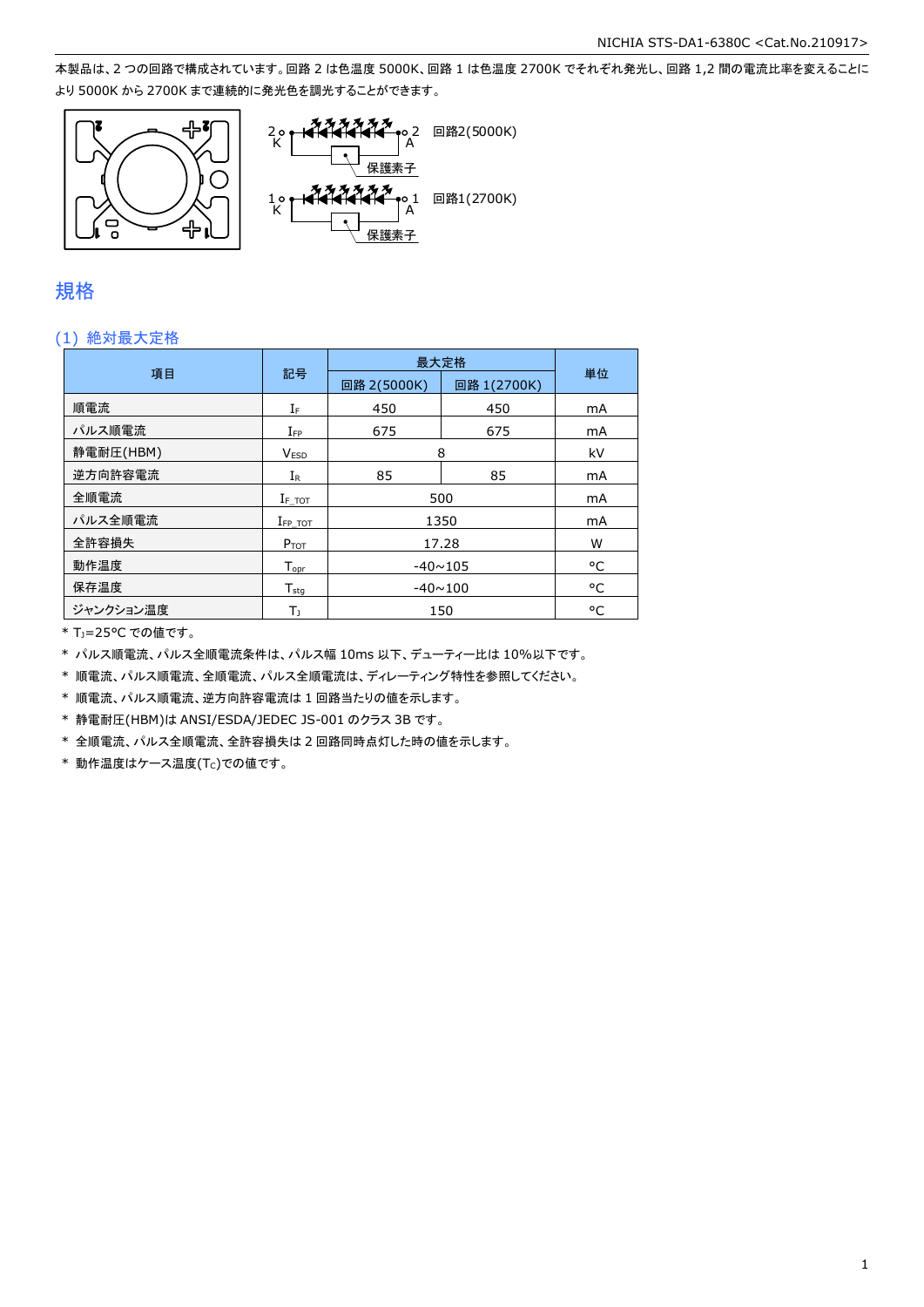(2) 特性

| 項目          |      |    | 回路 1(2700K)<br>回路 2(5000K) |                           |        |        |
|-------------|------|----|----------------------------|---------------------------|--------|--------|
|             |      |    | 条件                         |                           |        |        |
|             |      | 記号 | 回路 1: I <sub>F</sub> =0mA  | 回路 1: IF=280mA            | 単位     |        |
|             |      |    | 回路 2: IF=280mA             | 回路 2: I <sub>F</sub> =0mA |        |        |
|             |      |    | 標準                         | 標準                        |        |        |
| 順電圧         |      |    | VF                         | 17.9                      | 17.9   | $\vee$ |
|             | 光束   |    | $\Phi_{v}$                 | 630                       | 460    | lm     |
|             | 演色性  |    | $R_{a}$                    | 93                        | 93     |        |
| Rce00ce ランク |      | X  |                            | 0.3447                    | 0.4540 |        |
|             | 色度座標 |    |                            | 0.3553                    | 0.4000 |        |

| 古中  | 記号   | 冬世<br>⌒ | 標準       | -<br>-<br>取り | 畄付   |
|-----|------|---------|----------|--------------|------|
| 熱抵抗 | Kejc | $\sim$  | ∽<br>5.0 | ,<br>T.U     | °C/W |

\* TJ=25°C での値です。パルス駆動により測定しています。

\* 光学特性は、CIE 127:2007 に準拠した値です。

\* 色度座標は、CIE 1931 色度図に基づくものとします。

\* 順電圧、光束、演色性、色度座標、熱抵抗 RθJCは 1 回路当たりの値を示します。

\* 熱抵抗 RθJCは、JESD51-1 に準拠した Dynamic 法により測定しています。

\* 熱抵抗 Rejcは、ダイスから Tc 測定ポイントまでの熱抵抗を表します。

\* 熱抵抗 RθJCは放熱グリスを用いた際の熱抵抗値です。放熱シートを用いた場合、熱抵抗値は顕著に大きくなる可能性があります。

\* 熱抵抗に関する詳細は注意事項(6)熱の発生を参照ください。

\* ジャンクション温度の計算に関する詳細は注意事項(6)熱の発生を参照ください。 **COB** の取り扱い、密着、放熱などの一連のアプリケーションノートは弊社ホームページ「**LED** テクニカルデータ」をご確認ください。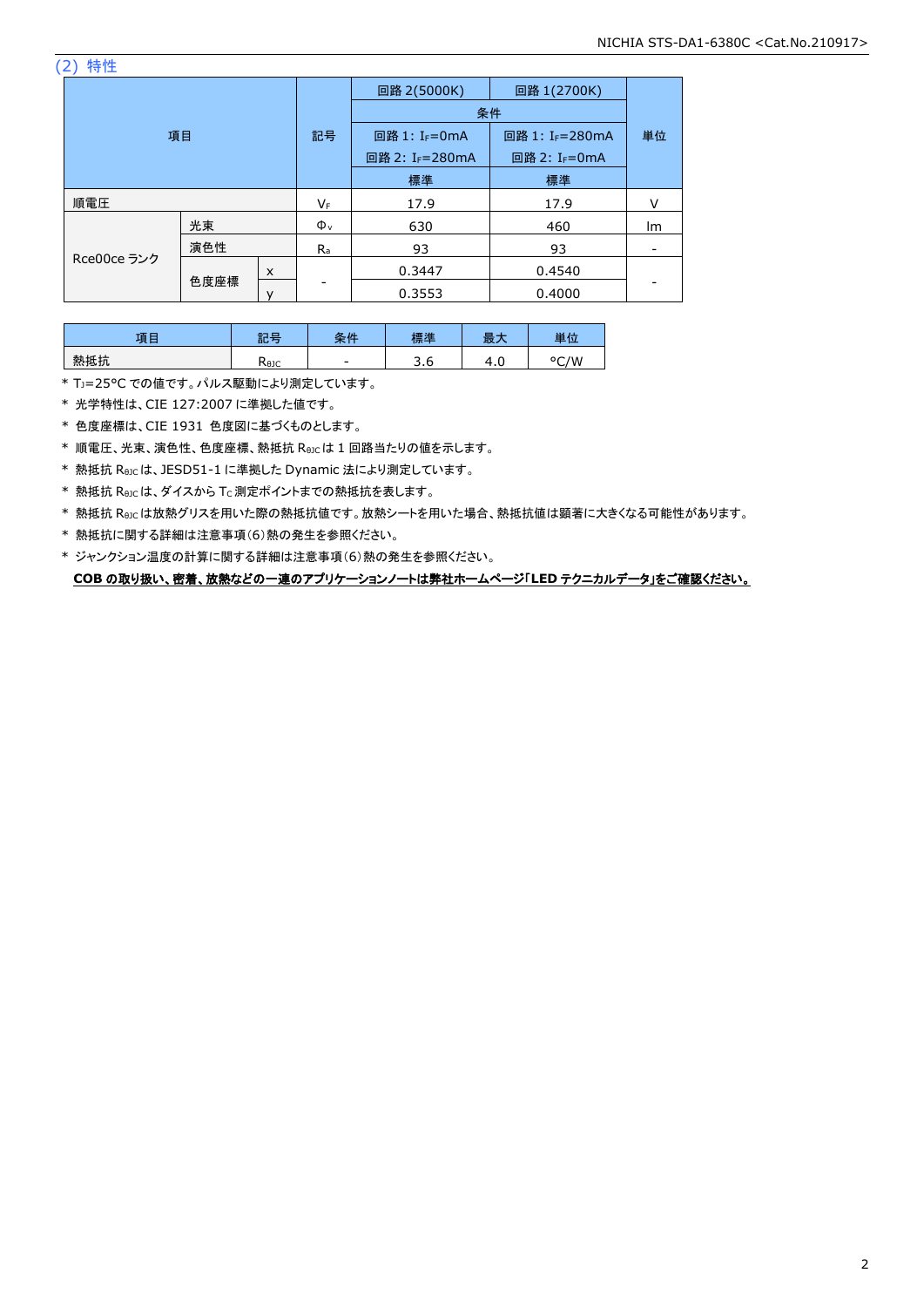# ランク分け

|     |            | 回路 2(5000K)    |                             |      |      | 回路 1(2700K)                 |    |
|-----|------------|----------------|-----------------------------|------|------|-----------------------------|----|
|     |            |                | 条件                          |      |      |                             |    |
| 項目  | ランク        |                | 回路 1: I <sub>F</sub> =0mA   |      |      | 回路 1: I <sub>F</sub> =280mA |    |
|     |            |                | 回路 2: I <sub>F</sub> =280mA |      |      | 回路 2: I <sub>F</sub> =0mA   |    |
|     |            |                | 最小                          | 最大   | 最小   | 最大                          |    |
| 順電圧 |            |                | 16.6                        | 19.2 | 16.6 | 19.2                        |    |
| 光束  | Qa00560041 |                | 560                         | 700  | 410  | 510                         | Im |
|     |            | $R_{a}$        | 90                          |      | 90   |                             |    |
| 演色性 | Rce00ce    | R <sub>9</sub> | 50                          |      | 50   |                             |    |

#### 色度範囲

色度座標は中央値より MacAdam 楕円 3 ステップ範囲内となります。

|            |                        | ランク                         |                             |  |  |
|------------|------------------------|-----------------------------|-----------------------------|--|--|
|            |                        | 50300273q                   |                             |  |  |
|            |                        | 回路 2(5000K)                 | 回路 1(2700K)                 |  |  |
|            |                        | 条件                          |                             |  |  |
|            |                        | 回路 1: I <sub>F</sub> =0mA   | 回路 1: I <sub>F</sub> =280mA |  |  |
|            |                        | 回路 2: I <sub>F</sub> =280mA | 回路 2: I <sub>F</sub> =0mA   |  |  |
| 色温度値(単位:K) | <b>T</b> <sub>CP</sub> | 5000                        | 2700                        |  |  |
|            | x                      | 0.3447                      | 0.4540                      |  |  |
| 色度座標中央値    |                        | 0.3553                      | 0.4000                      |  |  |
| 短辺         | a                      | 0.003555                    | 0.004077                    |  |  |
| 長辺         | b                      | 0.008418                    | 0.007992                    |  |  |
| 回転角度       | Φ                      | $-31.78$                    | -38.96                      |  |  |

\* TJ=25°C での値です。パルス駆動により測定しています。

\* 順電圧は±0.15V の公差があります。

\* 光束は±5%の公差があります。

\* 演色性 Raは±2 の公差があります。

\* 演色性 R9は±6.5 の公差があります。

\* 色度は±0.003 の公差があります。

\* 回路 1、回路 2 の順電圧、光束、演色性、色度座標はそれぞれ 1 回路当たりの値を示します。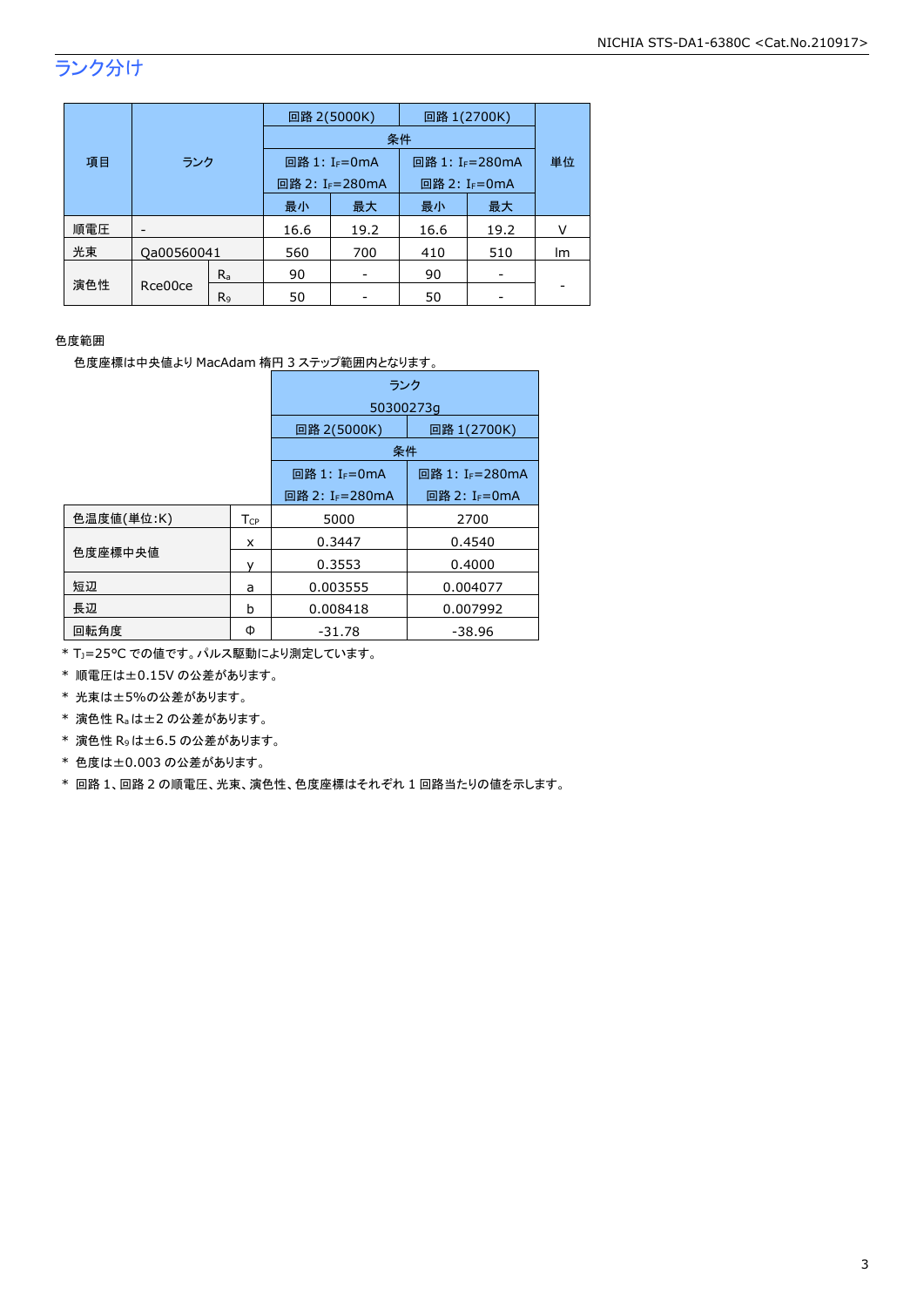

調色後の色度は2つの色度範囲(5000K, 2700K)を結んだ線上にできるため、黒体放射軌跡から離れることがあります。 When the LED color is being adjusted by operating both PC LED die (i.e. 2700K and 5000K) the white color that is created will be along a straight line between those color points.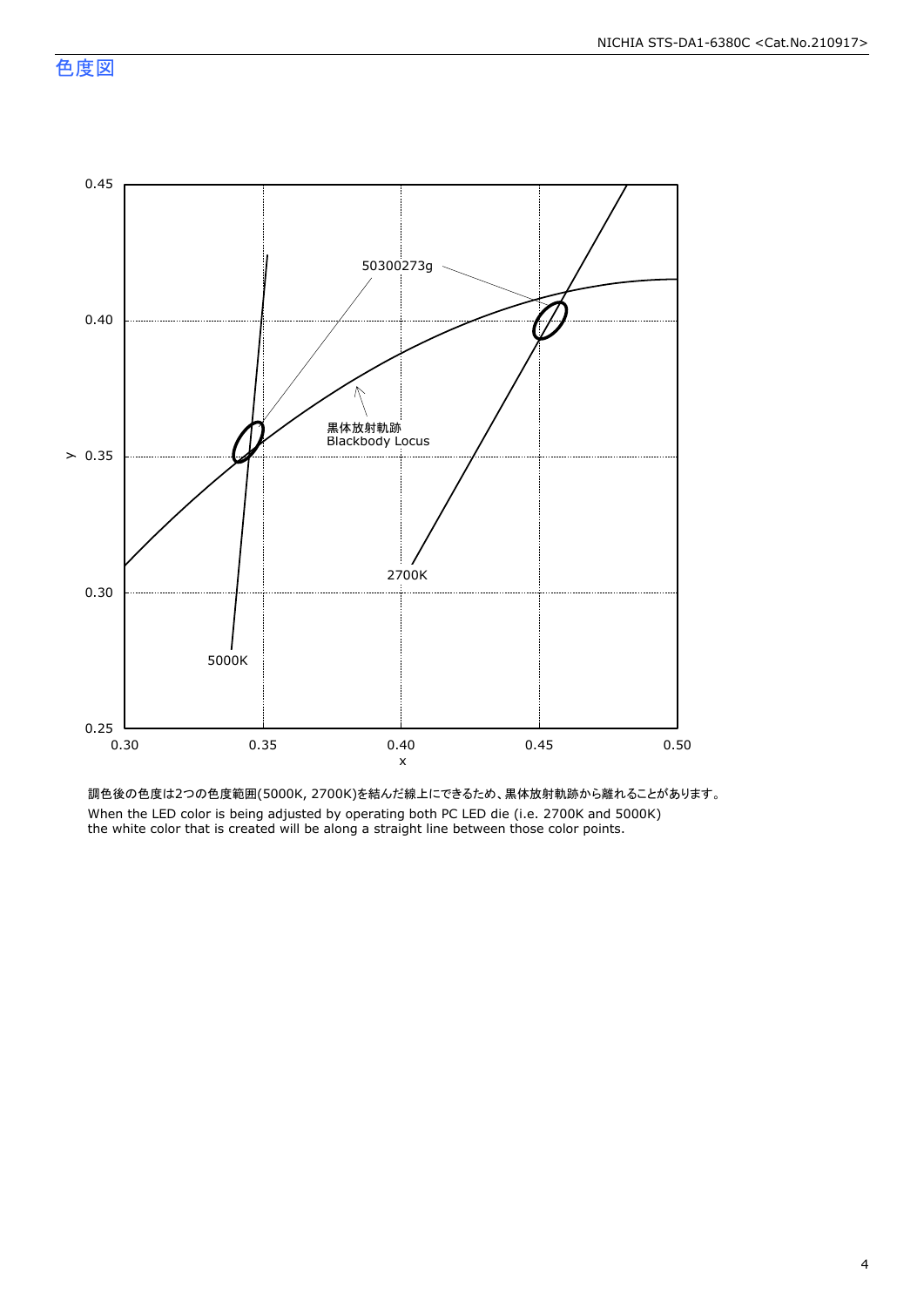#### NICHIA STS-DA1-6380C <Cat.No.210917>

# 外形寸法

- This product complies with RoHS Directive. 本製品はRoHS指令に適合しております。 \*
- 括弧で囲まれた寸法は参考値です。 \*

The dimension(s) in parentheses are for reference purposes. 光学的中心位置

発光部中心の位置精度 ±0.3mm Location of the optical center

THE CENTER OF EMITTING AREA TO BE CENTERED ±0.3mm





| 項目 Item                                           | 内容 Description                                                           |
|---------------------------------------------------|--------------------------------------------------------------------------|
| パッケージ材質<br>Package Materials                      | セラミックス<br>Ceramics                                                       |
| 封止樹脂材質<br><b>Encapsulating Resin</b><br>Materials | シリコーン樹脂<br>(拡散剤+蛍光体入り)<br>Silicone Resin<br>(with diffuser and phosphor) |
| 電極材質<br>Electrodes Materials                      | 余メッキ<br>Au-plated                                                        |
| 質量<br>Weight                                      | 0.72q(TYP)                                                               |



Part No. NJNWS012Z-V1MT

No. STS-DA7-17996<br>(単位 Unit: mm,公差 Tolerance: ±0.3)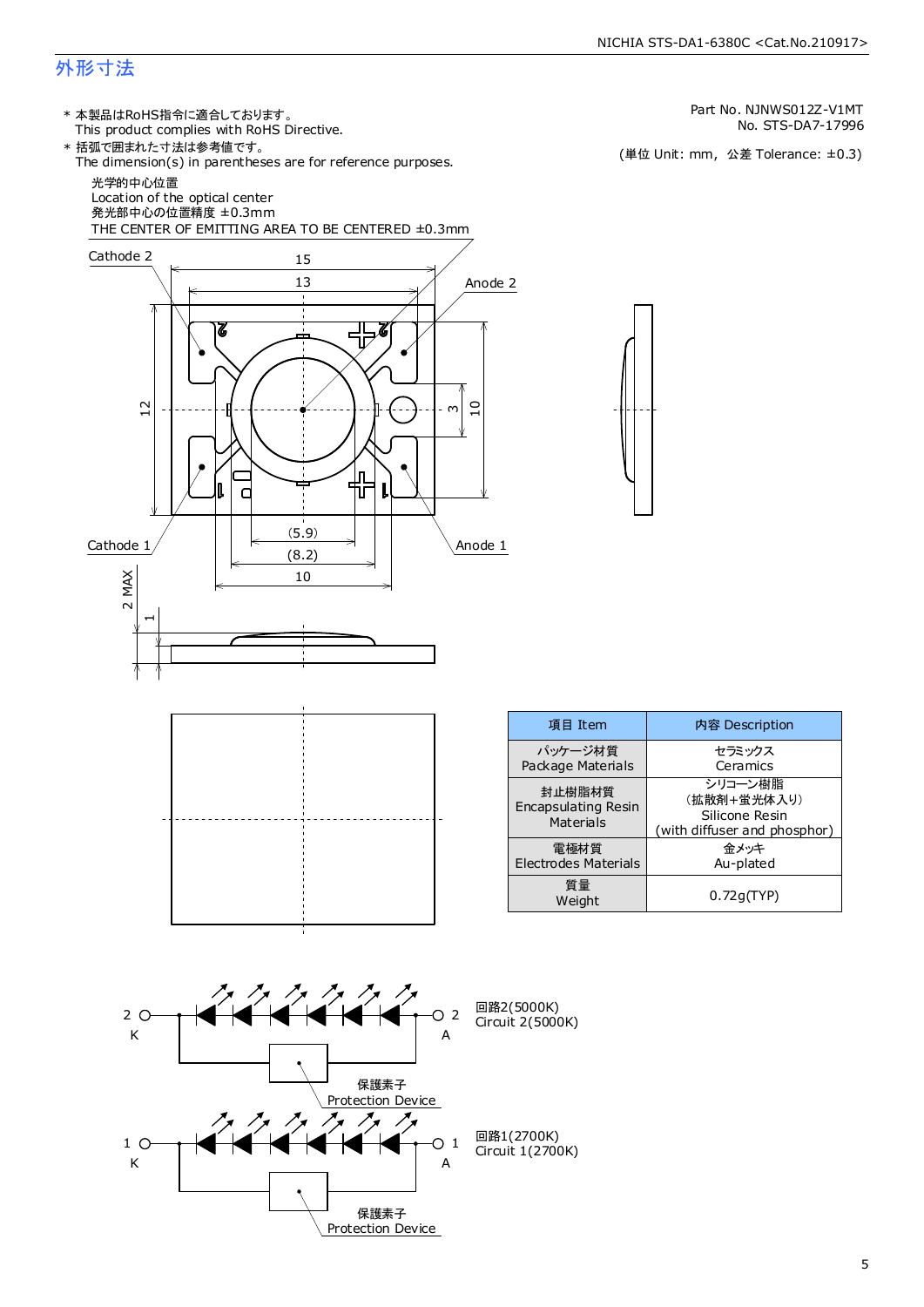# はんだ付け

#### ● 手はんだ推奨条件

| - 涅 度 | 380°C 以下 |
|-------|----------|
| .刪    | 5 秒以内    |

\* 手はんだは 1 回までとして下さい。

- \* 本製品は、封止材料及び封止樹脂枠材料にシリコーン樹脂を用いているため、上面の封止部が柔らかく、力が加わると傷、欠け、剥がれ、製品の変形、 断線や信頼性に影響を及ぼす恐れがあります。封止部及び封止樹脂枠に圧力を加えないで下さい。
- \* 基本的にはんだの取り付け後の修正は行わないで下さい。やむをえず修正する場合は、事前に修正による特性の劣化のなきことを確認の上行って下さ い。
- \* はんだ付け時、加熱された状態で LED にストレスを加えないで下さい。
- \* 実装機を使用する場合は、本製品にあった吸着ノズルを選定下さい。発光面サイズより小径のノズルを使用しますと発光面を傷つけると共に LED が不灯 に至る可能性があります。
- \* フラックスを使用する場合はノンハロゲンタイプを推奨します。また LED に直接フラックスがかかるような工程設計は行わないで下さい。
- \* 端子電極にリード線をはんだ付けする際及びはんだ付け後は、リード線にテンションを加えないようにしてください。端子電極の破壊もしくは端子電極の密 着強度が低下する恐れがあります。
- \* 端子電極にリード線のはんだ付けを行う場合は、使用はんだやリード被覆線の種類によってその含有成分により、端子電極の密着強度が低下する場合 がありますので、事前に実際に使用する部材にてご確認をお願いします。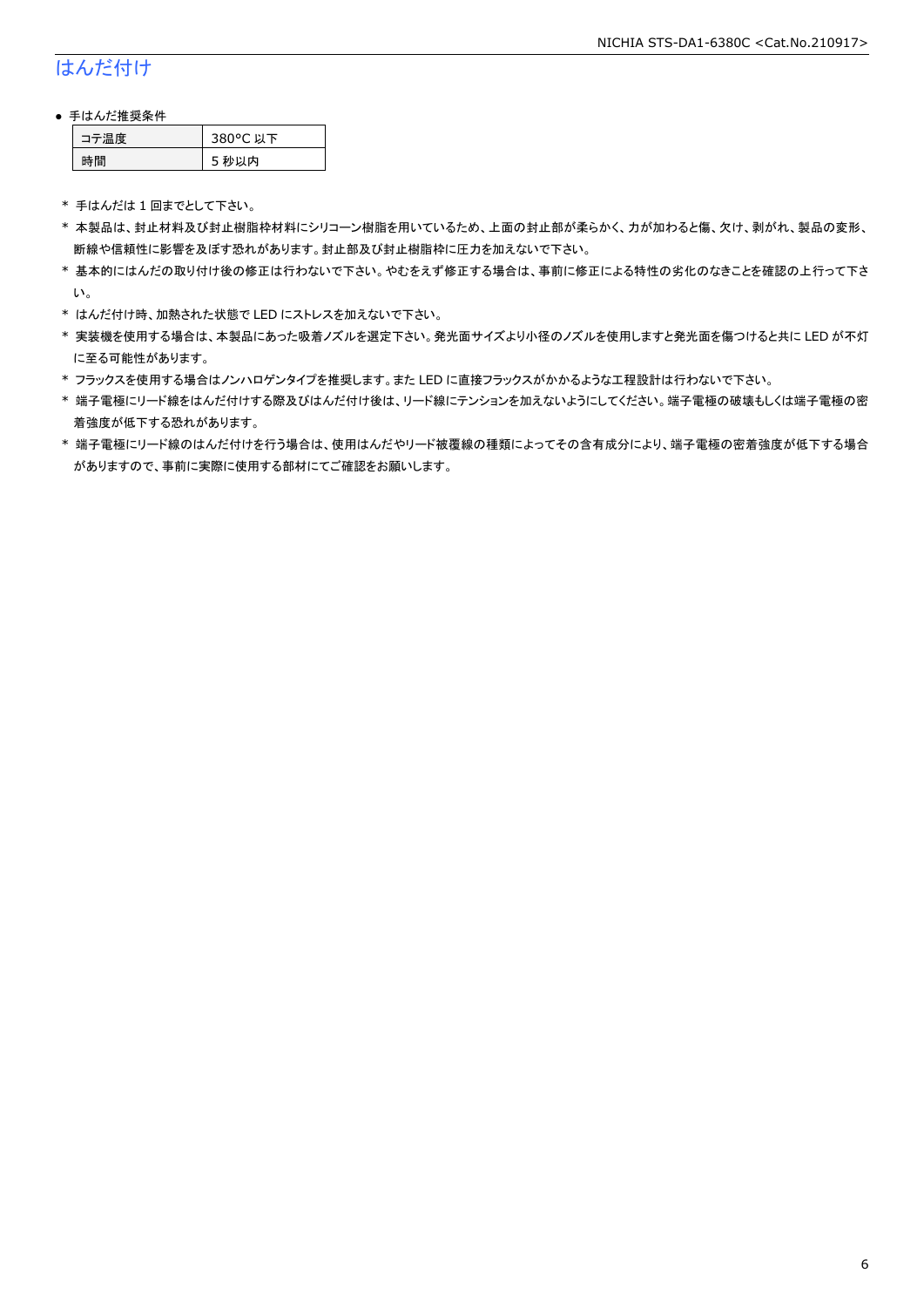# 梱包用トレイ

\* 数量は1トレイにつき 80個入りです。 Tray Size: 80pcs No. STS-DA7-17997

Part No. NxxxS012x

(単位 Unit: mm)

297 234 26  $\sigma$  $\overline{ }$ 21 210 14712.7  $\overline{a}$  $\check{ }$ ᄑ لى<br>ك τ. Ч г - 1 А Γ. ⊣√ ъ 41 15.7

\* 寸法は参考です。

All dimensions shown are for reference only and are not guaranteed.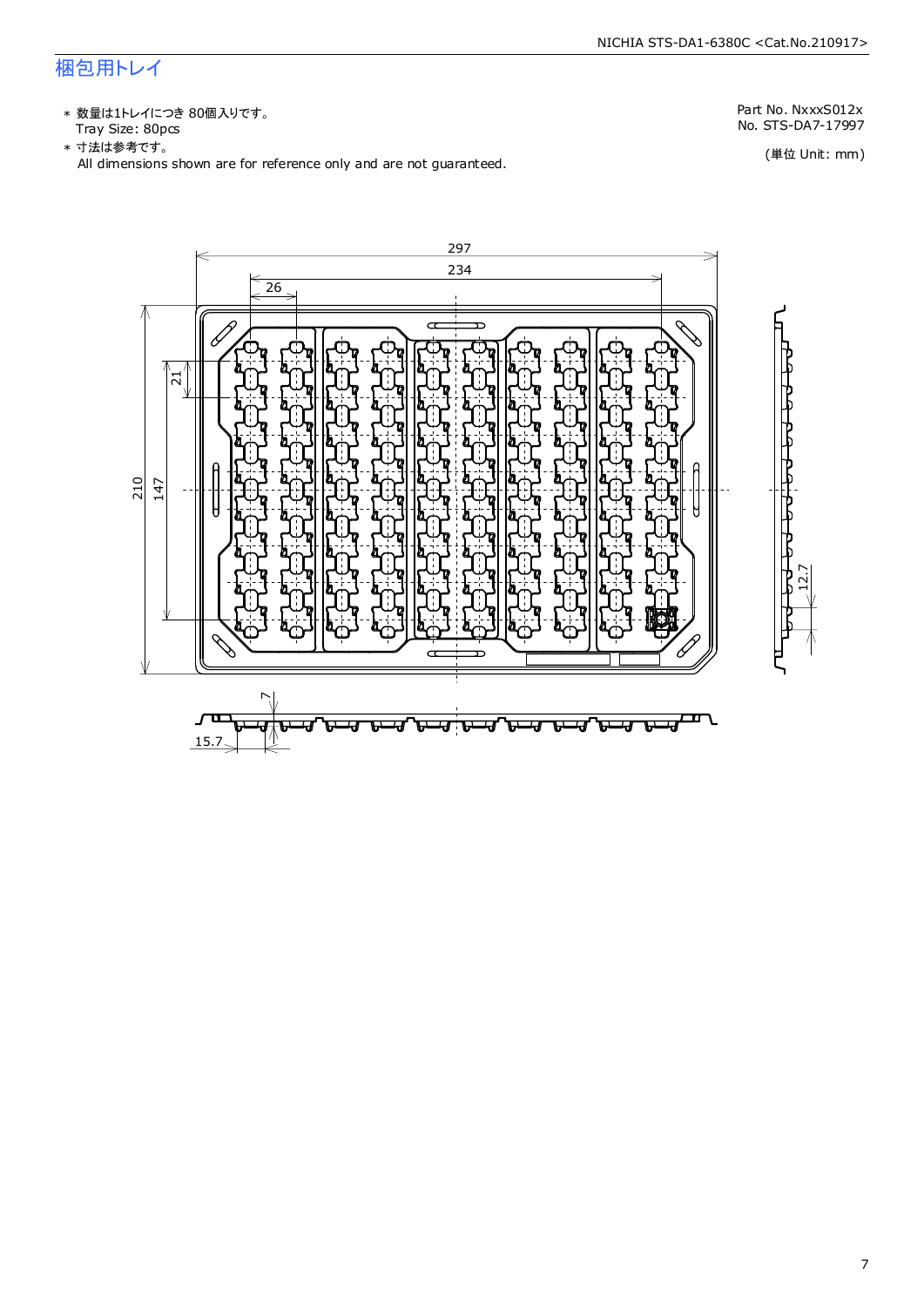# 梱包仕様

Trays are shipped with desiccants in heat-sealed moisture-proof bags. - hays are smpped man aesteams in heat sealed moletare pro<br>シリカゲルとともにトレイをアルミ防湿袋に入れ、熱シールにより封をします。



No. STS-DA7-5106D Part No. Nxxxxxxx

| Label ラベル                                                    |
|--------------------------------------------------------------|
| <b>MNICHIA</b>                                               |
| <b>Nus XXXX LED</b><br>PART NO.: Nxxxxxxx<br>*******         |
| LOT:<br>YMxxxx-RRR<br>OTY.:<br>PCS<br><b>RoHS</b>            |
| NICHIA CORPORATION 491 OKA, KAMINAKA, ANAN, TOKUSHIMA, JAPAN |

Moisture-proof bags are packed in cardboard boxes with corrugated partitions. アルミ防湿袋を並べて入れ、ダンボールで仕切ります。





\*

- If not provided, it will not be indicated on the label. \*\*\*\*\*\*\* is the customer part number. 客先型名が設定されていない場合は空白です。 客先型名を\*\*\*\*\*\*\*で示します。
- ロット表記方法についてはロット番号の項を<br>参照して下さい。 For details, see "LOT NUMBERING CODE" in this document. \*
- \* Products shipped on trays are packed in a moisture-proof bag. They are shipped in cardboard boxes to protect them from external forces during transportation. 本製品はトレイに入れたのち、輸送の衝撃から保護するためダンボールで梱包します。
- Do not drop or expose the box to external forces as it may damage the products. 取り扱いに際して、落下させたり、強い衝撃を与えたりしますと、製品を損傷させる原因になりますので注意して下さい。 \*
- Do not expose to water. The box is not water-resistant. \*
- ダンボールには防水加工がされておりませんので、梱包箱が水に濡れないよう注意して下さい。 Using the original package material or equivalent in transit is recommended. \*
- 輸送、運搬に際して弊社よりの梱包状態あるいは同等の梱包を行って下さい。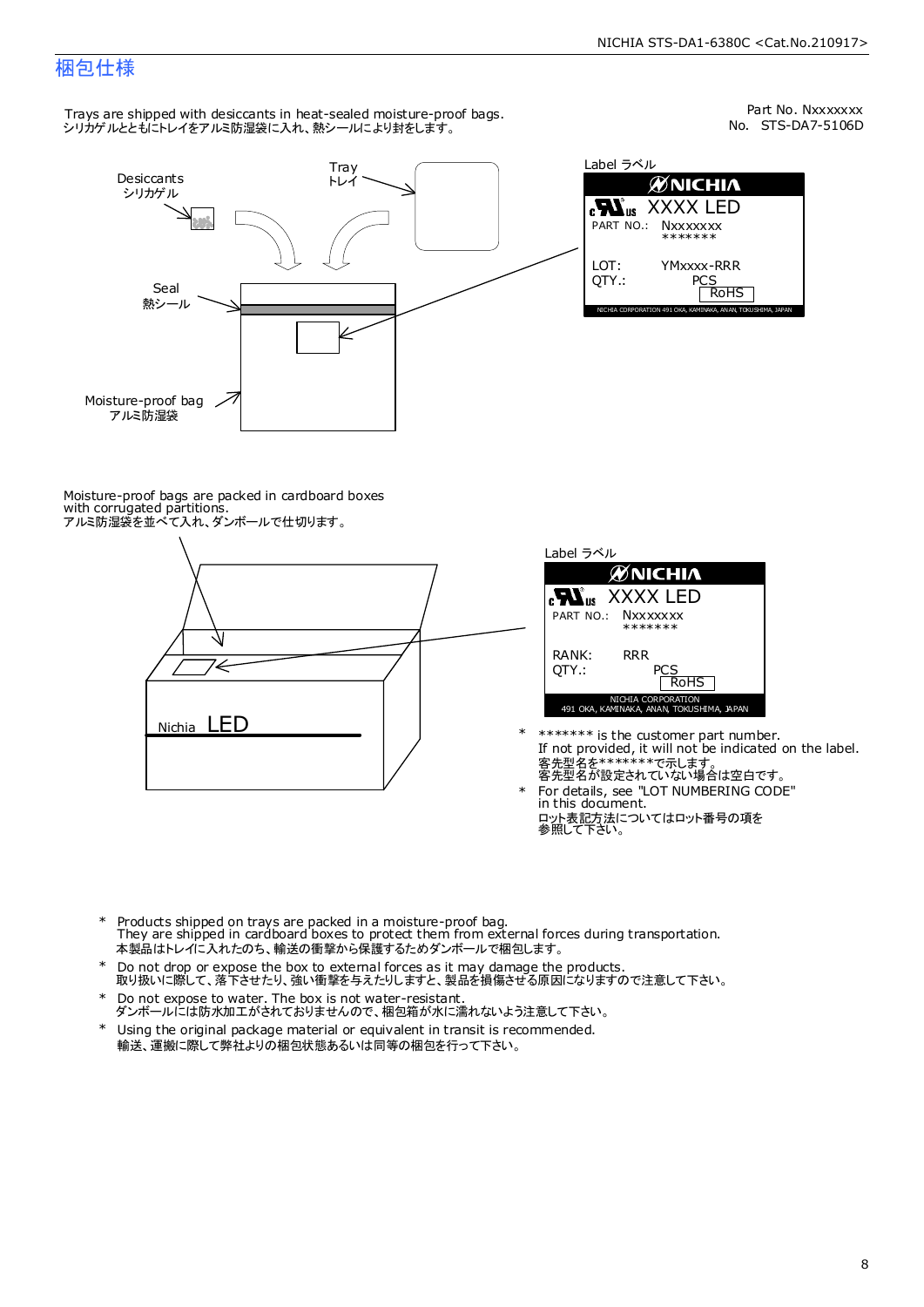# ロット番号

ロット番号は以下のように英数字で表記します。

- YMxxxx RRR
- Y 製造年

| 年    |   |
|------|---|
| 2020 | Κ |
| 2021 |   |
| 2022 | М |
| 2023 | Ν |
| 2024 | 0 |
| 2025 | P |

#### M - 製造月

| 月 | м | 月  | м |
|---|---|----|---|
|   |   |    |   |
|   |   | 8  | 8 |
| 3 | २ | 9  | q |
|   |   | 10 |   |
| ς |   | 11 | в |
| 6 | a | 12 |   |

xxxx-当社管理番号

RRR-色度ランク、光束ランク、演色性ランク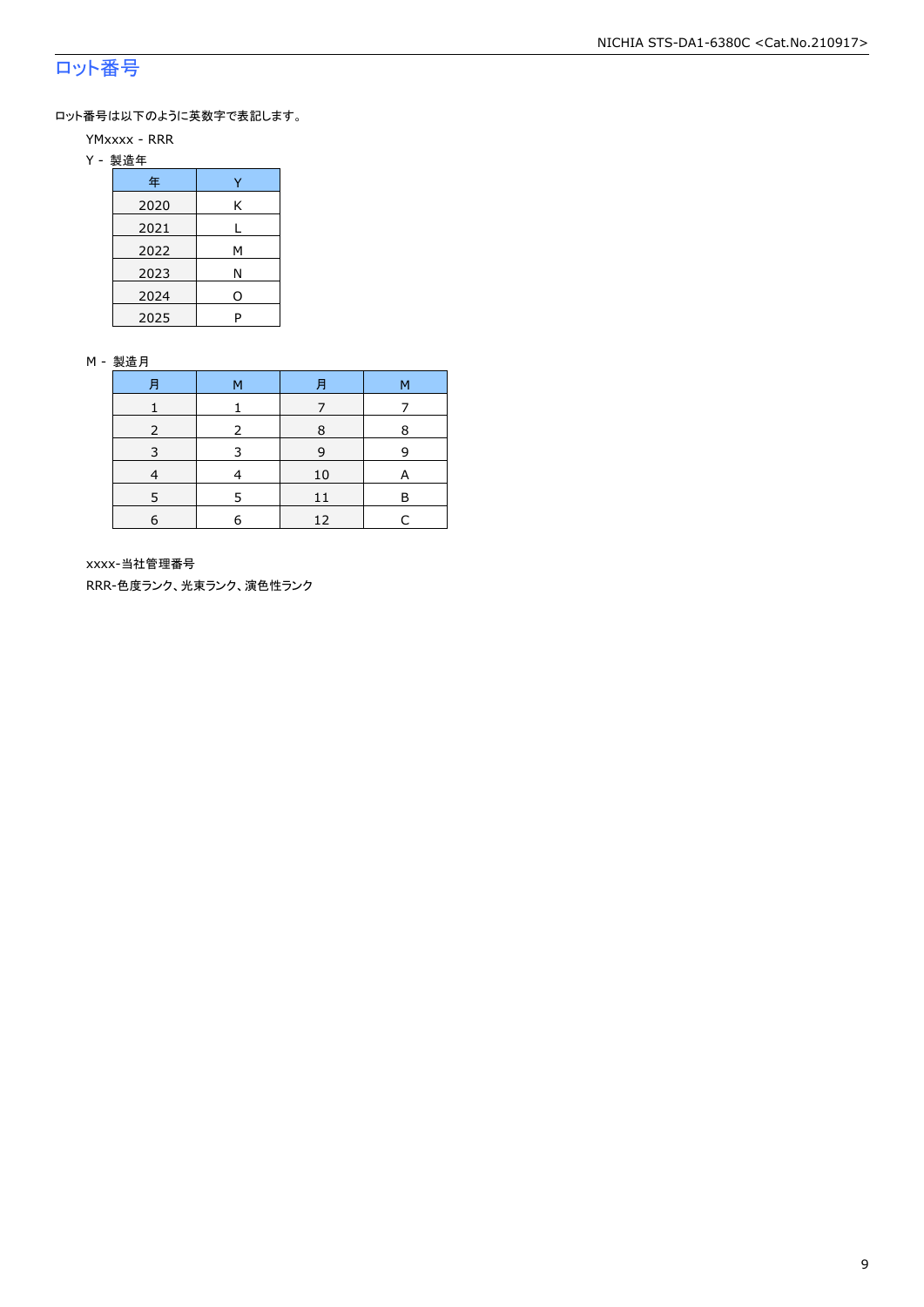# ディレーティング特性

Part No. NJNWS012Z-V1MT No. STS-DA7-17998



#### **Duty Ratio vs Allowable Forward Current, Total Allowable Forward Current** デューティー比**-**許容順電流、全許容順電流特性

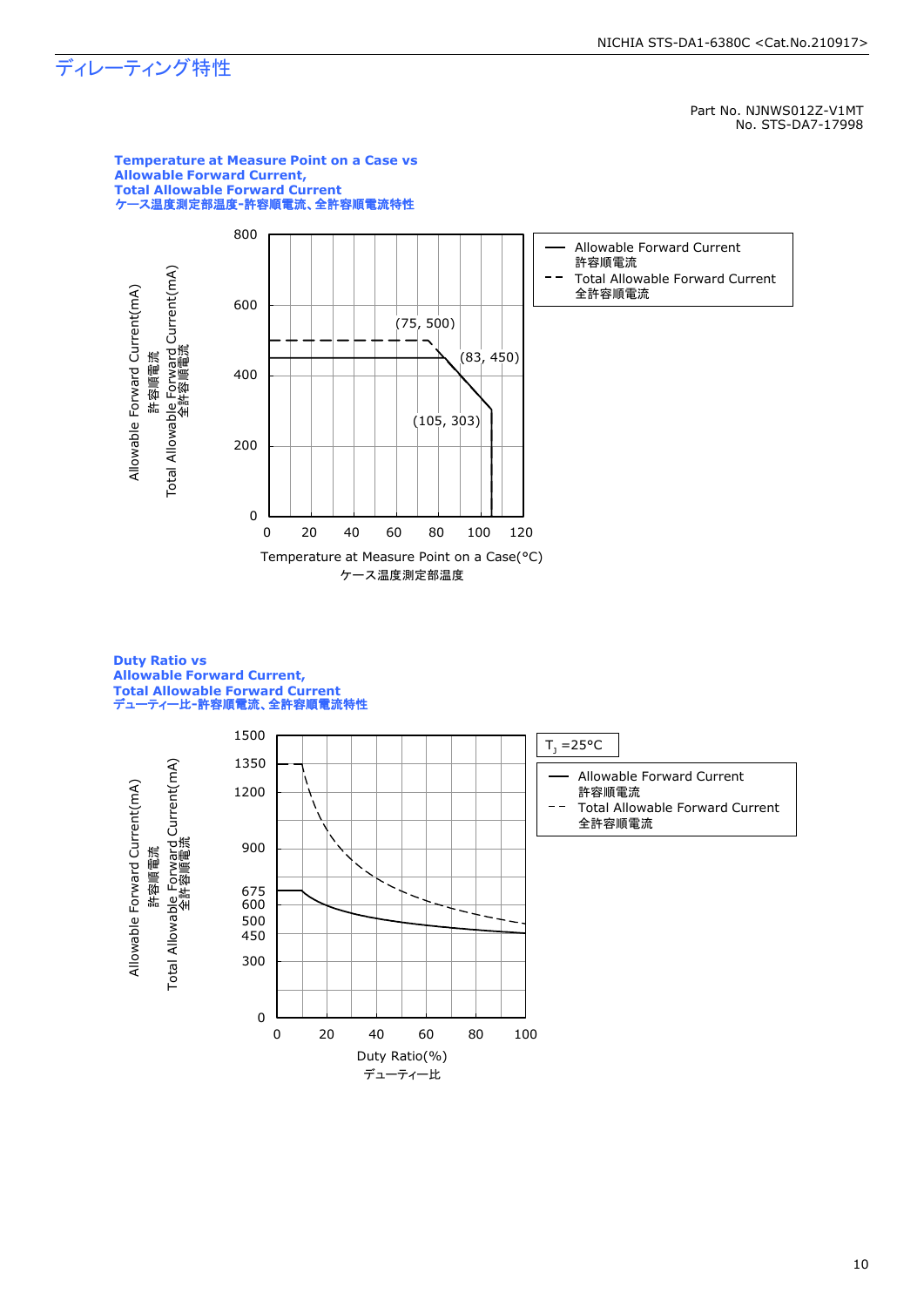# 光学特性

\* All characteristics shown are for reference only and are not guaranteed. 本特性は参考です。

#### Part No. NJNWS012Z-V1MT No. STS-DA7-17999

\* The following graphs show the characteristics measured in pulse mode. パルス駆動により測定しています。





<sup>\*</sup> The graphs above show the characteristics for Rce00ce LEDs of this product. 本特性は演色性ランクRce00ceに対応しています。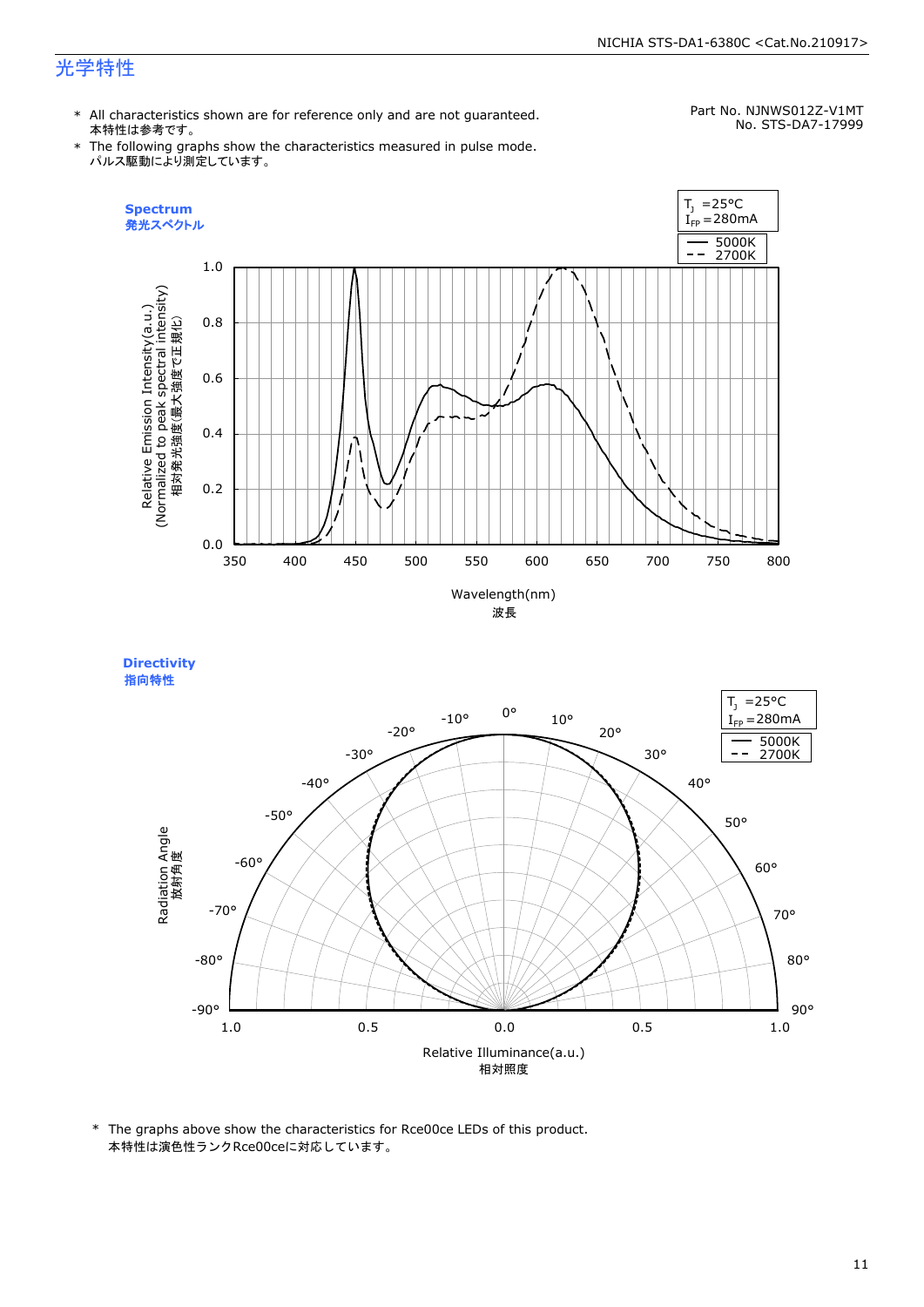## 電流温度特性

\* All characteristics shown are for reference only and are not guaranteed. 本特性は参考です。

Part No. NJNWS012Z-V1MT No. STS-DA7-18000A

\* The following graphs show the characteristics measured in pulse mode. パルス駆動により測定しています。



\* The graphs above show the characteristics for Rce00ce LEDs of this product. 本特性は演色性ランクRce00ceに対応しています。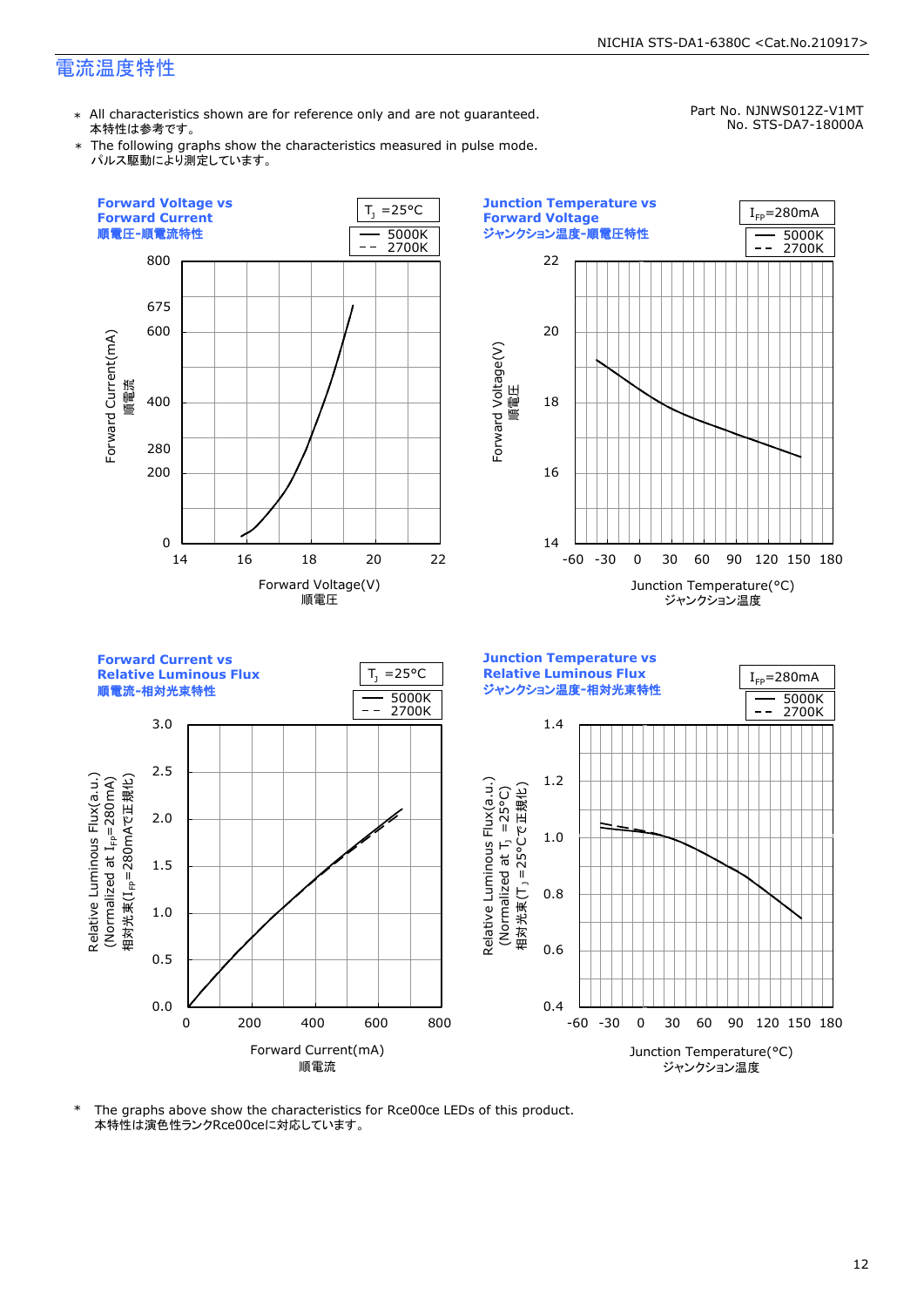### 電流温度特性

- \* All characteristics shown are for reference only and are not guaranteed. 本特性は参考です。
- \* Ine following graphs show th<br>、パルス駆動により測定しています。 The following graphs show the characteristics measured in pulse mode.

Part No. NJNWS012Z-V1MT No. STS-DA7-18001





\* The graphs above show the characteristics for Rce00ce LEDs of this product. 本特性は演色性ランクRce00ceに対応しています。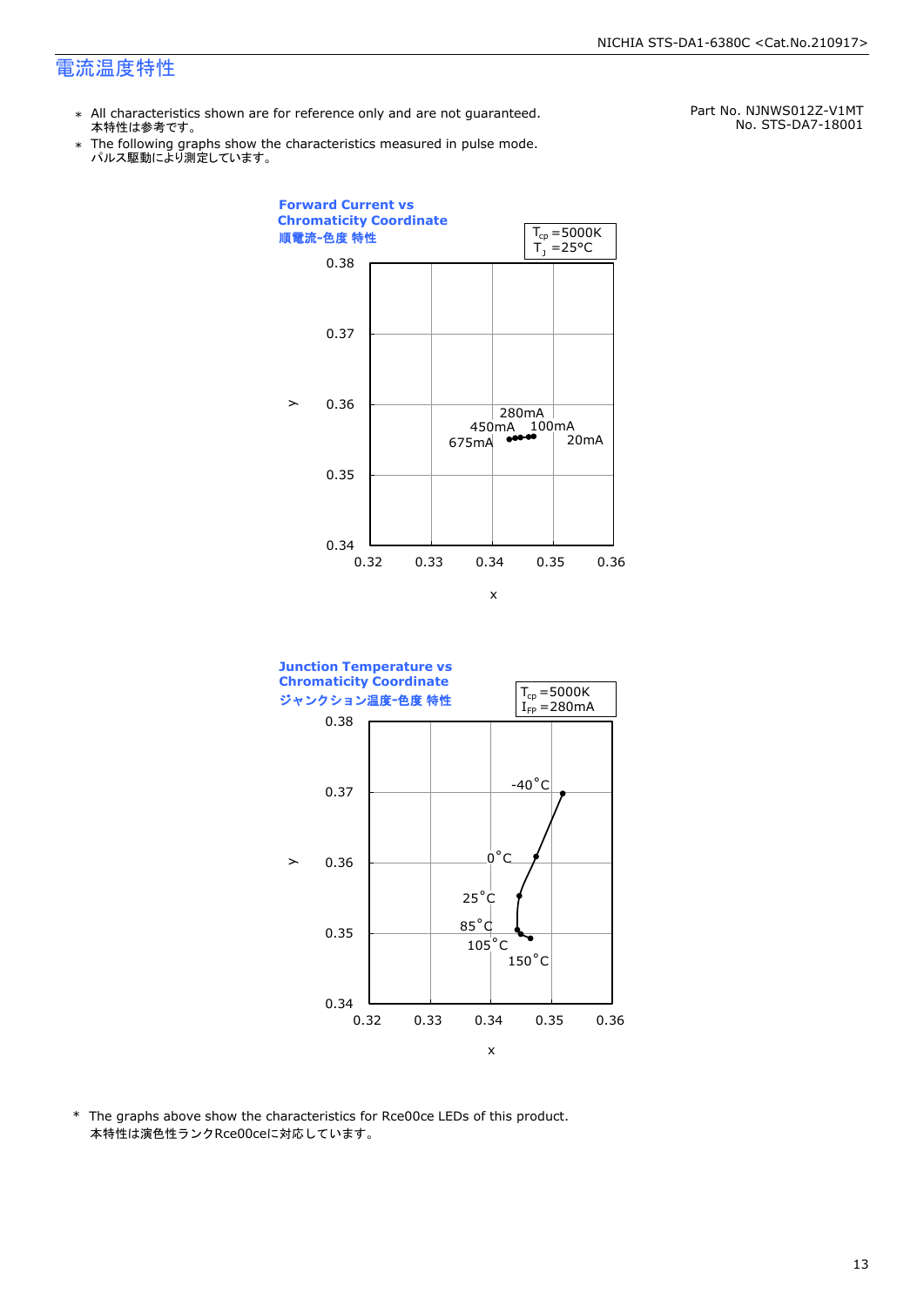### 電流温度特性

- \* All characteristics shown are for reference only and are not guaranteed. 本特性は参考です。
- \* Ine following graphs show th<br>、パルス駆動により測定しています。 The following graphs show the characteristics measured in pulse mode.

Part No. NJNWS012Z-V1MT No. STS-DA7-18002





\* The graphs above show the characteristics for Rce00ce LEDs of this product. 本特性は演色性ランクRce00ceに対応しています。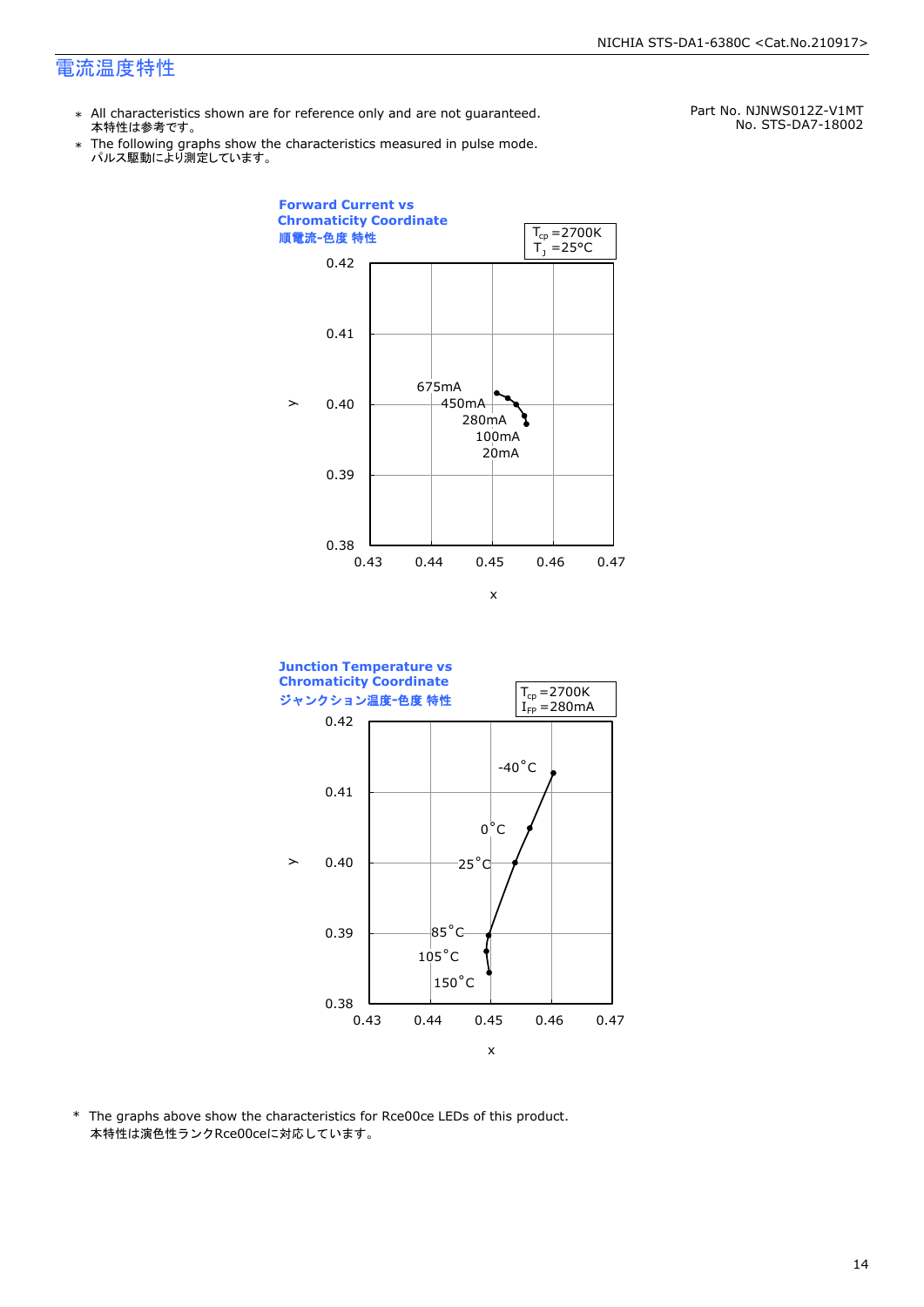# 信頼性

### (1) 試験項目と試験結果

| 試験項目    | 参照規格                            | 試験条件                           |                                                            | 試験時間     | 故障判定<br>基準 No. | 故障数/試験数 |
|---------|---------------------------------|--------------------------------|------------------------------------------------------------|----------|----------------|---------|
| 熱衝撃(気相) |                                 |                                | -40°C(15 分)~100°C(15 分)                                    | 100 サイクル | #1             | 0/10    |
| 高温保存    | JEITA ED-4701<br>200 201        | $T_A = 100^{\circ}C$           |                                                            | 1000 時間  | #1             | 0/10    |
| 高温高湿保存  | <b>JEITA ED-4701</b><br>100 103 | $T_A = 60^{\circ}$ C, RH = 90% |                                                            | 1000 時間  | #1             | 0/10    |
| 低温保存    | <b>JEITA ED-4701</b><br>200 202 | $T_A = -40$ <sup>o</sup> C     |                                                            | 1000 時間  | #1             | 0/10    |
| 高温連続動作  |                                 |                                | 5000K: I <sub>F</sub> =450mA<br>2700K: I <sub>F</sub> =0mA | 1000 時間  | #1             | 0/10    |
|         |                                 | $T_c = 83^{\circ}C$            | 5000K: $I_F = 0$ mA<br>2700K: IF=450mA                     | 1000 時間  | #1             | 0/10    |
| 静電破壊    | ANSI/ESDA/<br>JEDEC JS-001      | HBM, 8kV, 1.5kΩ, 100pF, 順逆 1 回 |                                                            |          | #1             | 0/10    |

注記:

測定は LED が常温に戻ってから行います。

### (2) 故障判定基準

| 基準 No. | 項目                                       | 条件            | 判定基準     |
|--------|------------------------------------------|---------------|----------|
|        | 順電圧(VF)                                  | $I_F = 280mA$ | ·初期値×1.1 |
| #1     | 光束(<br>$^{\prime}$ $\Phi$ <sub>v</sub> , | IF=280mA      | :初期値×0.7 |

\* 順電圧、光束は 1 回路当たりの値を示します。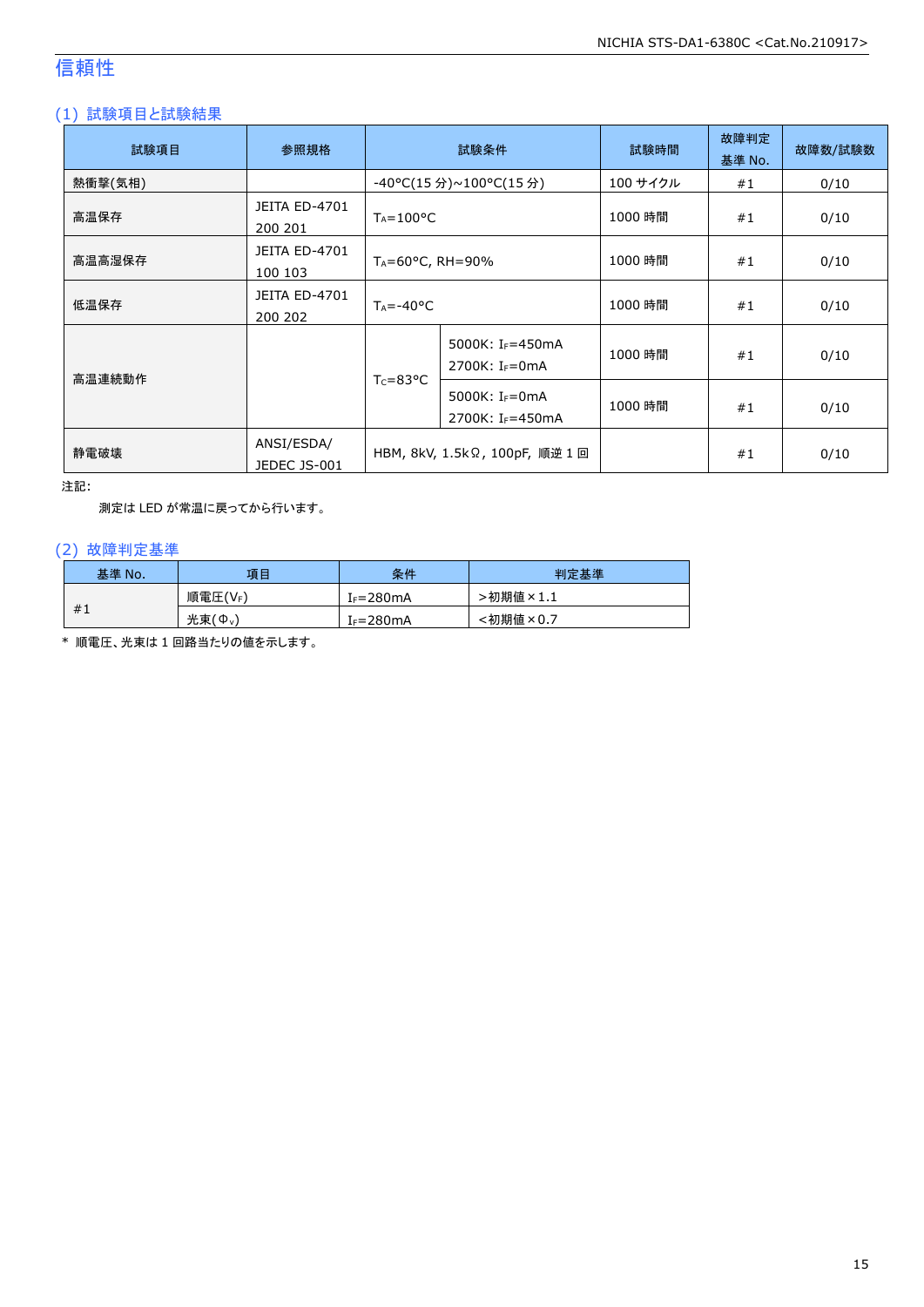### 注意事項

#### (1) 保管

| 条件 |           | 温度      | 湿度       | 期間        |
|----|-----------|---------|----------|-----------|
| 保管 | アルミ防湿袋開封前 | 30°C 以下 | 90%RH 以下 | 納入日より1年以内 |
|    | アルミ防湿袋開封後 | 30°C 以下 | 70%RH 以下 | 168 時間以内  |

- アルミ防湿袋を開封後は上記の条件を越えないようにはんだ付けを完了下さい。万一未使用の LED が残った場合は、シリカゲル入り密閉容器等で保管 下さい。なお当社防湿袋に戻し、再封印することを推奨します。
- 電極部分は、金メッキが施されております。腐食性ガス等を含む雰囲気にさらされますと、メッキ表面が変質し、問題が生じる事があります。保管時は密閉 容器等で保管して下さい。なお当社防湿袋に戻し、再封印することを推奨します。
- 実機に使用する部材(パッキン、接着剤など)については、メッキ表面への影響を考慮して、硫黄成分を含有しているものの使用を避けて下さい。メッキの 表面異常は、導通・接続不良に繋がる可能性があります。また、パッキンを使用する場合は、シリコーンゴム材質のものを推奨します。その際、低分子量 のシロキサンによる機器の接点不良に注意して下さい。
- 急激な温度変化のある場所では、結露が起こりますので温度変化の少ない場所に保管して下さい。
- 埃の多い環境での保管は避けて下さい。
- 直射日光や室温を超えるような環境に長期間さらさないで下さい。

### (2) 使用方法

● 1 回路毎に定電流駆動することを推奨致します。 また定電圧駆動する場合は、(A)の回路は実装しているダイスの順電圧の影響により、ダイスに流れる 電流がばらつく可能性がありますので、(B)の回路を推奨致します。



- 本製品は、順方向電流駆動でご使用下さい。また、非点灯時には順逆とも電圧がかからないように配慮下さい。特に逆電圧が連続的に加わる状態は、マ イグレーションを発生させる可能性があり、素子にダメージを与える場合がありますので避けて下さい。長時間使用しない場合は、安全のために必ず主電 源スイッチを切って下さい。
- 電流により色度が変化するため、調光する場合はパルス駆動によるデューティ制御を推奨します。
- 本製品は LED の諸特性が安定する定格電流の 10%以上でご使用されることを推奨します。
- 雷サージなどの過電圧が LED に加わらないようにして下さい。
- 屋外で使用される場合は、十分な防水対策、湿度対策、塩害対策を施してご使用下さい。

#### (3) 取り扱い上の注意

- 素手で本製品を取り扱わないで下さい。表面が汚れ、光学特性に影響を及ぼすことがあります。また場合によっては、製品の変形や断線が起こり、不灯 の原因になることがあります。
- ピンセットで本製品を取り扱う場合は、製品へ過度な圧力を掛けないようにして下さい。樹脂部の傷、欠け、剥がれ、製品の変形や断線が起こり、不灯の 原因となります。
- 本製品を落下させてしまった場合には、製品の変形などが発生することがありますのでご注意下さい。
- 本製品は積み重ねしないで下さい。製品を重ねると樹脂部に衝撃を与え、樹脂部の傷、欠け、剥がれ、変形・断線、LED 剥がれが発生し、不灯の原因に なります。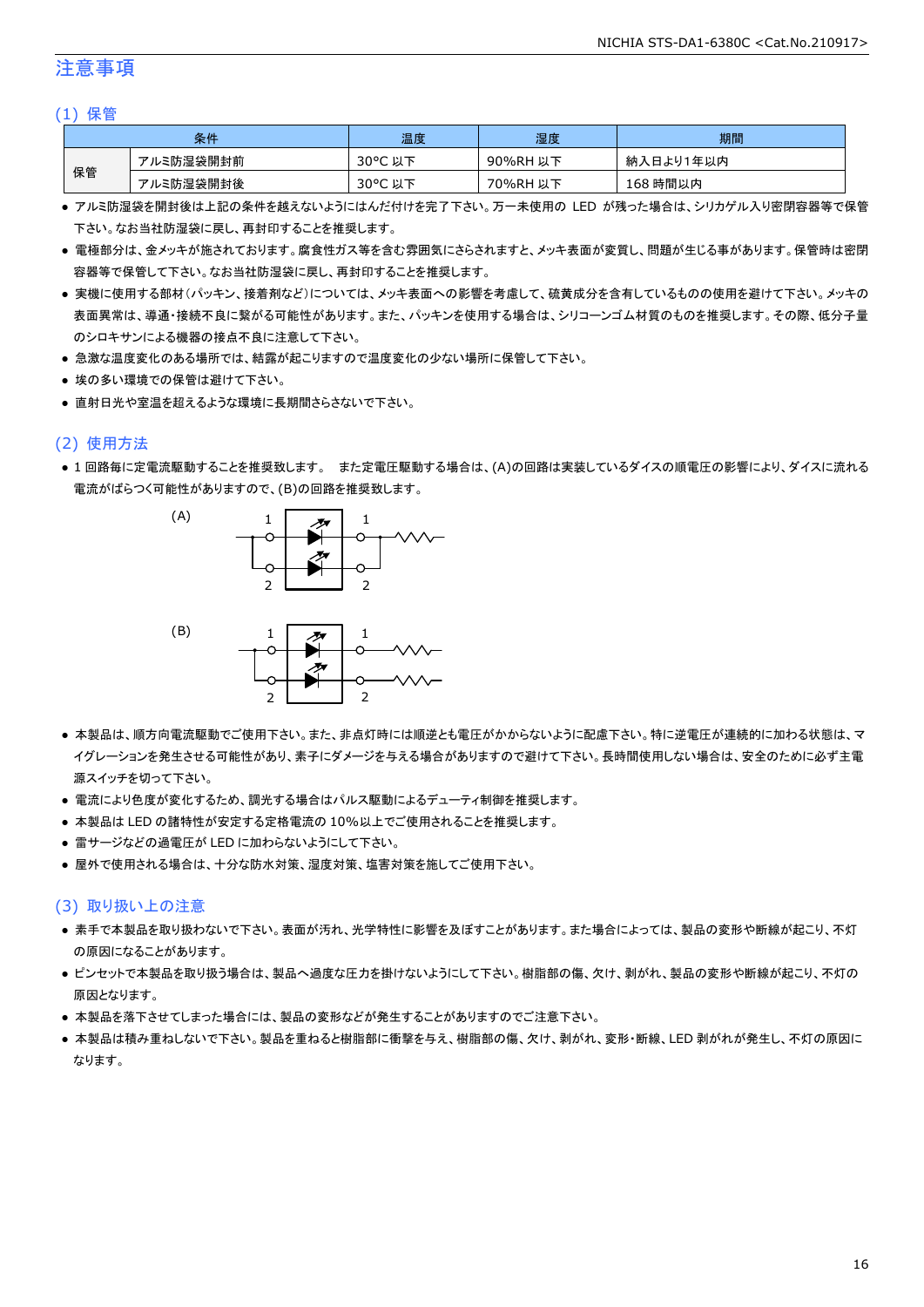### (4) 設計上の注意

- LED 周辺で使用する部材(筐体、パッキン、接着剤、2 次レンズ、レンズカバー、グリスなど)から放出された揮発性有機化合物は、LED の発光面を透過す る可能性があります。特に密閉に近い状態では、これらの揮発性有機化合物が熱や光子エネルギーにさらされると変色が起こり LED の光出力が大幅に 低下したり、色ずれが発生する可能性があります。また、空気の循環をよくすることで、光出力の低下や色ズレが改善されることがあります。予め実機点灯 試験による光学評価で異常なきことの確認をお願いします。
- LED の色度、演色性等の各種特性は実機の状態、実装、使用条件や経時により変化します。実使用上での特性等の変化につきましては、検証および確 認のうえ、ご使用いただきますようお願いします。
- 本製品は、カが加わるとセラミックス基板の割れが発生する恐れがあります。本製品を筐体に固定する場合、専用ホルダを用いることを推奨します。
- 製品と筐体間の接続には放熱グリスを用いることを推奨します。製品・筐体のみの固定では、放熱性が低下することがあります。また放熱シートを用いた 場合、熱抵抗値は顕著に大きくなる可能性があります。

#### **COB** の取り扱い、密着、放熱などの一連のアプリケーションノートは弊社ホームページ「**LED** テクニカルデータ」をご確認ください。

#### (5) 静電気に対する取り扱い

● 本製品は静電気やサージ電圧に敏感で、素子の損傷や信頼性低下を起こすことがあります。取り扱いに際しては、以下の例を参考に静電気対策を十分 行って下さい。

リストストラップ、導電性衣類、導電靴、導電性床材等による電荷の除去

作業区域内の装置、治具等の接地による電荷の除去

- 導電性材料による作業台、保管棚等の設置
- 使用機器(はんだコテなど)、治具、装置類や作業区域内は適切に接地をして下さい。また、実装される機器等についてもサージ対策の実施を推奨しま す。
- 治具、装置類にガラスやプラスチックなどの絶縁体を使用される場合は以下の例を参考に対策を十分行って下さい。

 導電性材料による導電化 加湿による帯電防止 除電器(イオナイザ)による電荷の中和

#### (6) 熱の発生

● 本製品をご使用の際は、効率的に素子の熱を下げる対策を施し、最大ジャンクション温度(T))を超えることがないよう配慮下さい。熱飽和時のジャンクショ ン温度(T<sub>J</sub>)を推定する方法として、次の式で算出することが可能です。

TJ=TC+RθJC・W

- \*TJ=ジャンクション温度: °C
- T<sub>C</sub>=ケース温度: °C

ReJC=ダイスから Tc 測定ポイントまでの熱抵抗: °C/W W=回路 1 の投入電力(IF×VF)+回路 2 の投入電力(IF×VF): W



● 密着させる材料や筐体の材料特性および表面状態により Reicが変化することがあります。以下の内容についてもご注意頂けますようお願い致します。 本製品を搭載する筐体もしくはヒートシンクの間は熱抵抗の低い放熱材で密着させて下さい。

本製品を搭載するヒートシンクの面は穴や凹凸がなく、平たんにして密着させて下さい。

ホルダーや放熱材を使用する場合は、放熱が維持できる状態として下さい。

 熱による経年劣化、つまり寸法変化または特性劣化が発生すると、保持状態が変化し放熱悪化による製品破損の原因となりますので、信頼性についても 十分に御確認をお願い致します。

- 表面温度測定器(サーモグラフィ)等による非接触による温度測定も有効ですので、放熱設計の際の御参考として下さい。
- **COB** の取り扱い、密着、放熱などの一連のアプリケーションノートは弊社ホームページ「**LED** テクニカルデータ」をご確認ください。